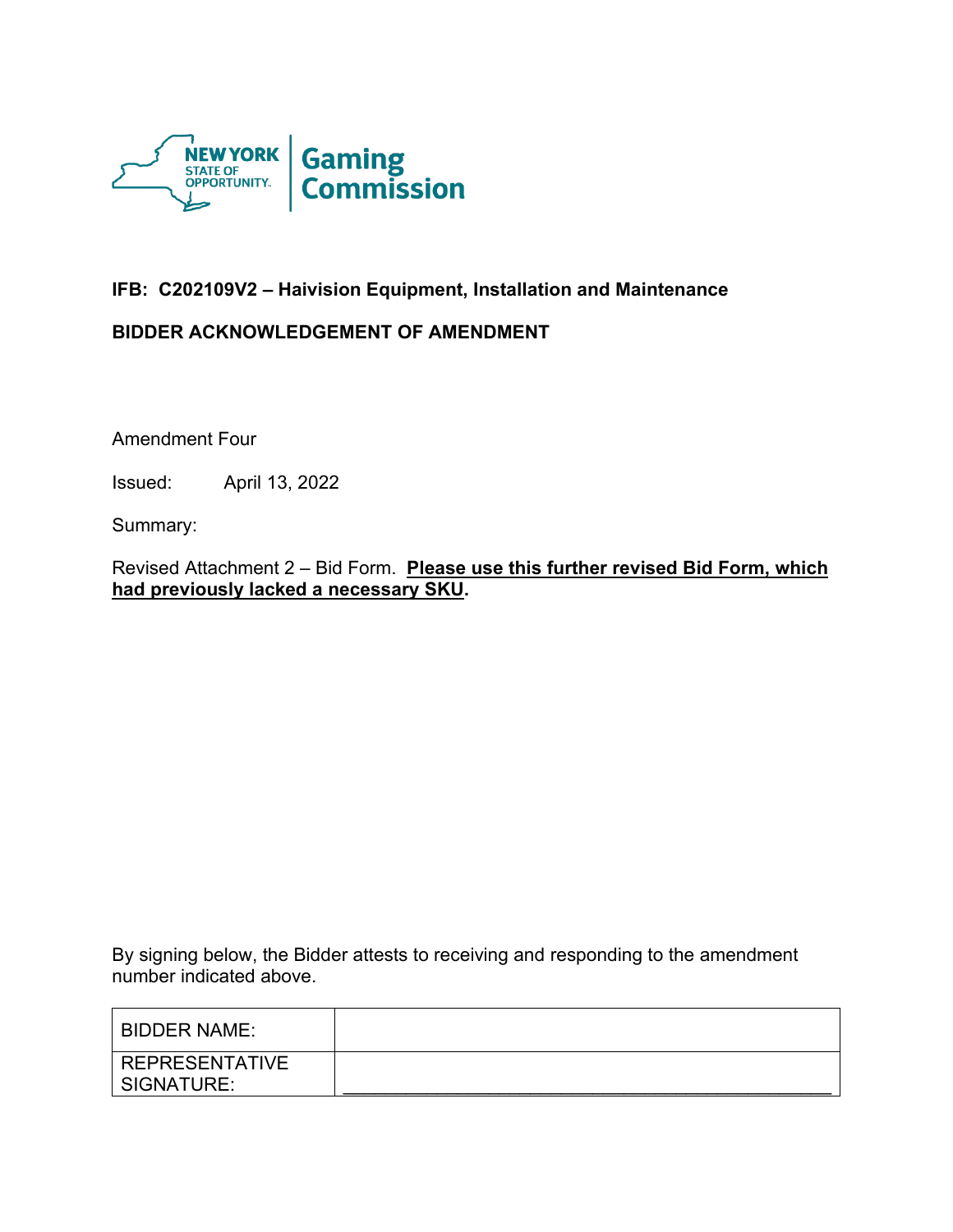### **Haivision Equipment, Installation and Maintenance**

Award will be made to the responsive and responsible bidder offering the lowest Total Five Year Cost. If there are no additional charges for a line item, enter \$0.

|                                                                                                                      | Price Per Unit* | Quantity           | <b>Extended Price</b> |
|----------------------------------------------------------------------------------------------------------------------|-----------------|--------------------|-----------------------|
| B-MX4E-SDI4-UHD Makito X4 SDI Encoder Blade- H.264/AVC & H.265/HEVC IP Video Encoder - Single Channel 6/12G-         |                 |                    |                       |
| SDI or Quad channel 3G/HD/SD-SDI (or equivalent).                                                                    |                 | 3                  |                       |
| S-MX4E-SDI4-UHD Makito X4 SDI Encoder Appliance- H.264/AVC & H.265/HEVC IP Video Encoder - Single Channel            |                 |                    |                       |
| 6/12G-SDI or Quad channel 3G/HD/SD-SDI, with spare power supply (one (1) each) (or equivalent)                       |                 | 1                  |                       |
| S-MX4D-SDI4-UHD Makito X4 UHD SDI Decoder Appliance (or equivalient)                                                 |                 | 9                  |                       |
| B-MX4D-SDI4-UHD Makito X4 UHD SDI Decoder Blade - HEVC/H.265 & AVC/H.264 IP Video Decoder - Single channel           |                 |                    |                       |
| UHD or Quad channel 3G/HD/SD-SDI; up to 3840x2160p60 video; 16 channel AES digital audio; 10/100/1000 Ethernet;      |                 |                    |                       |
| with spare power supply (or equivalent)                                                                              |                 | $\overline{2}$     |                       |
| Haivision 1RU Appliance Mounting Bracket                                                                             |                 | 9                  |                       |
| F-MB6X-RAC Haivision 6 Slot Chassis (Redundant AC)                                                                   |                 | $\overline{2}$     |                       |
| Additional Units of S-MX4D-SDI4-UHD Makito X4 UHD SDI Decoder Appliance (or equivalient) and mounting bracket to     |                 |                    |                       |
| be deployed throughout the term of the contract, as needed**                                                         |                 | 25                 |                       |
| Haivision SRT Gateway Appliance (or equivalent) and configuration                                                    |                 | $\overline{2}$     |                       |
| Installation and Configuration of One Haivision Encoder and One Havision Decoder to be installed at the New York     |                 |                    |                       |
| State Office of General Services, Media Services Center located at 36th Floor, Corning Tower, The Governor Nelson A. |                 |                    |                       |
| Rockefeller Empire State Plaza, Albany, NY 12242.                                                                    |                 | $\mathbf{1}$       |                       |
| Installation and Configuration of Two (2) Haivision Encoders and one (1) Haivision Decoder to be installed at the    |                 |                    |                       |
| Commission's Headquarters located at One Broadway Center, Schenectady, NY 12305.                                     |                 | $\mathbf{1}$       |                       |
| Installation and Configuration at receiving sites                                                                    |                 | 9                  |                       |
| Additional Installation and Configuration at receiving sites, as needed throughout the contract term**               |                 | 25                 |                       |
| Removal of equipment at receiving sites, as needed throughout the contract term**                                    |                 | 25                 |                       |
| Removal of equipment at the Commission's Headquarters with installation at new site**                                |                 | 1                  |                       |
| <b>Training</b>                                                                                                      |                 | $\mathbf{1}$       |                       |
| <b>Annual Haivision Premium Support</b>                                                                              |                 | 5                  |                       |
| Parts and Consumables, as needed                                                                                     | %markup         | x Est. \$1,000  \$ |                       |
| <b>Total Five Year Cost:</b>                                                                                         |                 |                    |                       |

**\***Rates shall be effective for the duration of the Contract term.